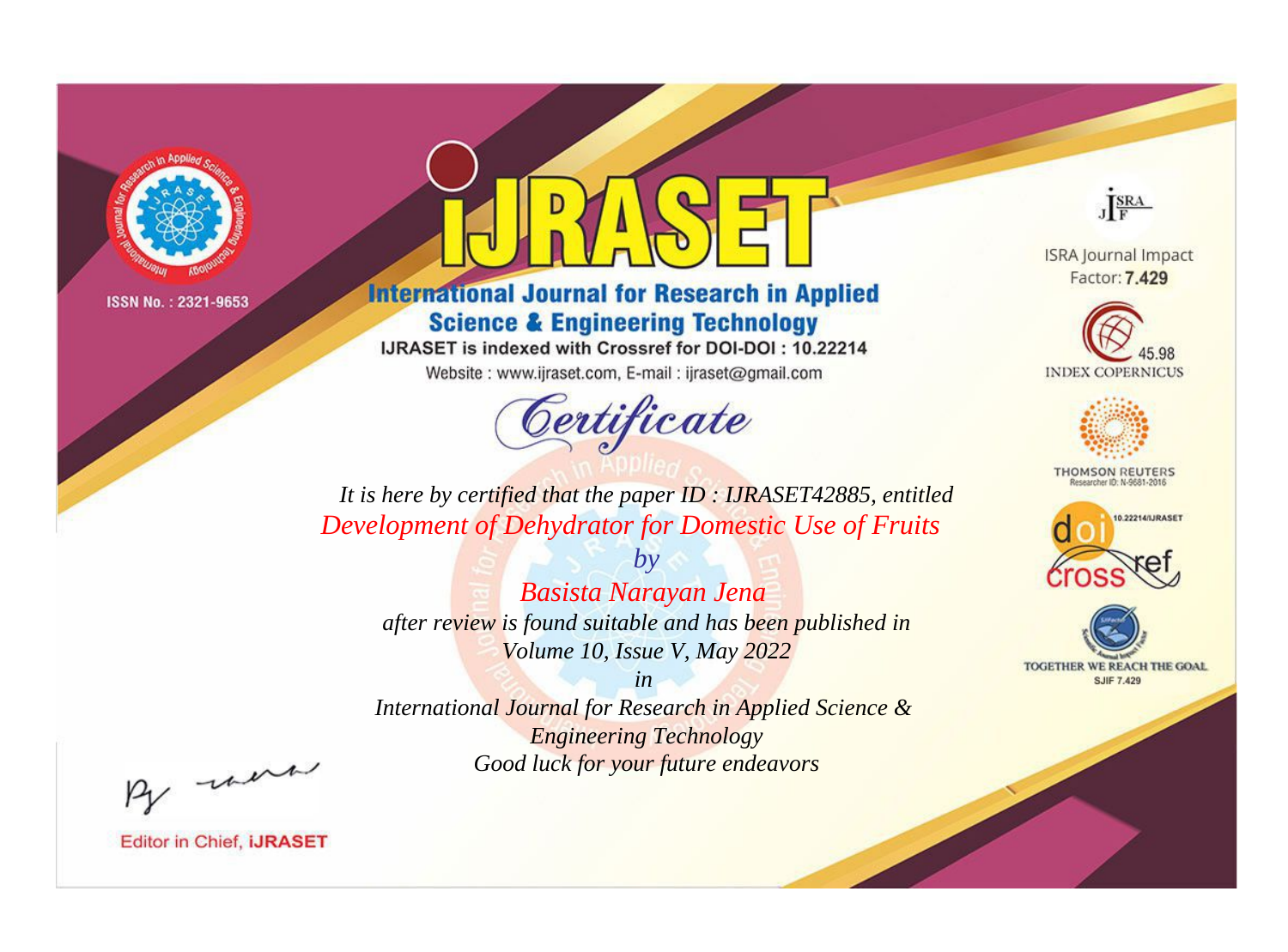

# **International Journal for Research in Applied Science & Engineering Technology**

IJRASET is indexed with Crossref for DOI-DOI: 10.22214

Website: www.ijraset.com, E-mail: ijraset@gmail.com



JERA

**ISRA Journal Impact** Factor: 7.429





**THOMSON REUTERS** 



TOGETHER WE REACH THE GOAL **SJIF 7.429** 

*It is here by certified that the paper ID : IJRASET42885, entitled Development of Dehydrator for Domestic Use of Fruits*

*A. S. Saily after review is found suitable and has been published in Volume 10, Issue V, May 2022*

*by*

*in* 

*International Journal for Research in Applied Science & Engineering Technology Good luck for your future endeavors*

By morn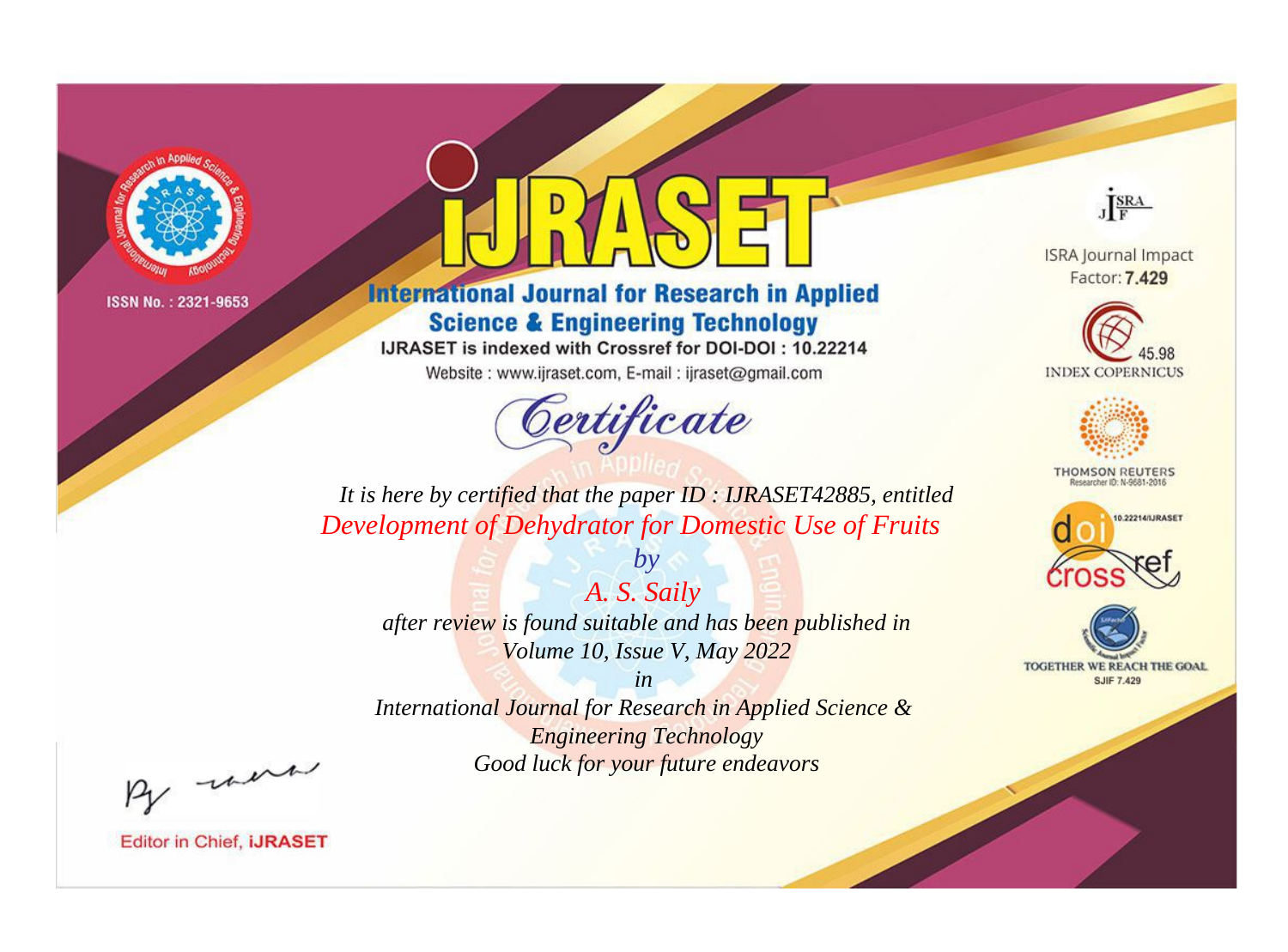

# **International Journal for Research in Applied Science & Engineering Technology**

IJRASET is indexed with Crossref for DOI-DOI: 10.22214

Website: www.ijraset.com, E-mail: ijraset@gmail.com



JERA

**ISRA Journal Impact** Factor: 7.429





**THOMSON REUTERS** 



TOGETHER WE REACH THE GOAL **SJIF 7.429** 

*It is here by certified that the paper ID : IJRASET42885, entitled Development of Dehydrator for Domestic Use of Fruits*

*by Shiti Prangya Nanda after review is found suitable and has been published in Volume 10, Issue V, May 2022*

*in* 

*International Journal for Research in Applied Science & Engineering Technology Good luck for your future endeavors*

By morn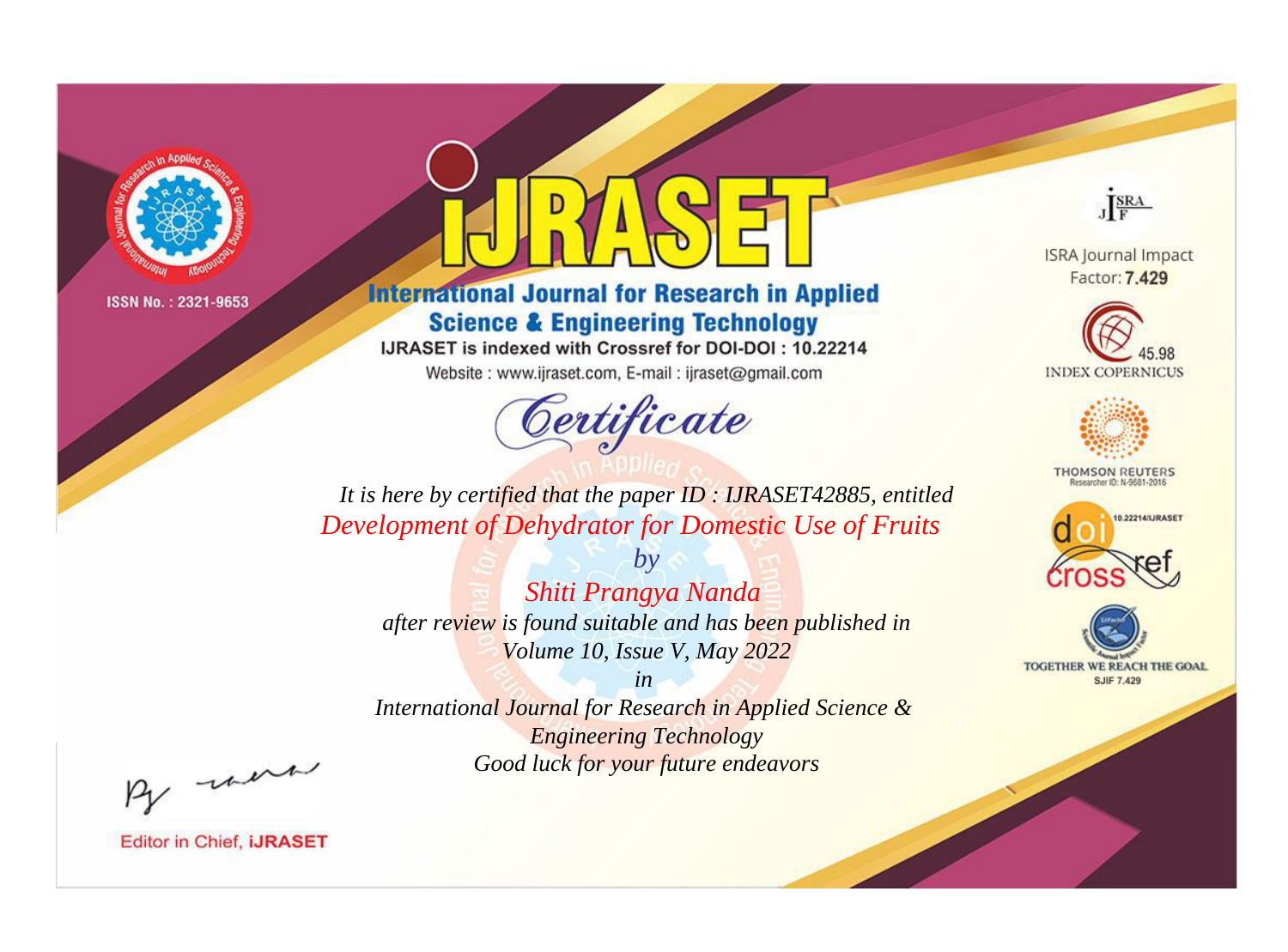

# **International Journal for Research in Applied Science & Engineering Technology**

IJRASET is indexed with Crossref for DOI-DOI: 10.22214

Website: www.ijraset.com, E-mail: ijraset@gmail.com



JERA

**ISRA Journal Impact** Factor: 7.429





**THOMSON REUTERS** 



TOGETHER WE REACH THE GOAL **SJIF 7.429** 

*It is here by certified that the paper ID : IJRASET42885, entitled Development of Dehydrator for Domestic Use of Fruits*

*by Prof. Monali Madhusmita after review is found suitable and has been published in Volume 10, Issue V, May 2022*

*in* 

*International Journal for Research in Applied Science & Engineering Technology Good luck for your future endeavors*

By morn